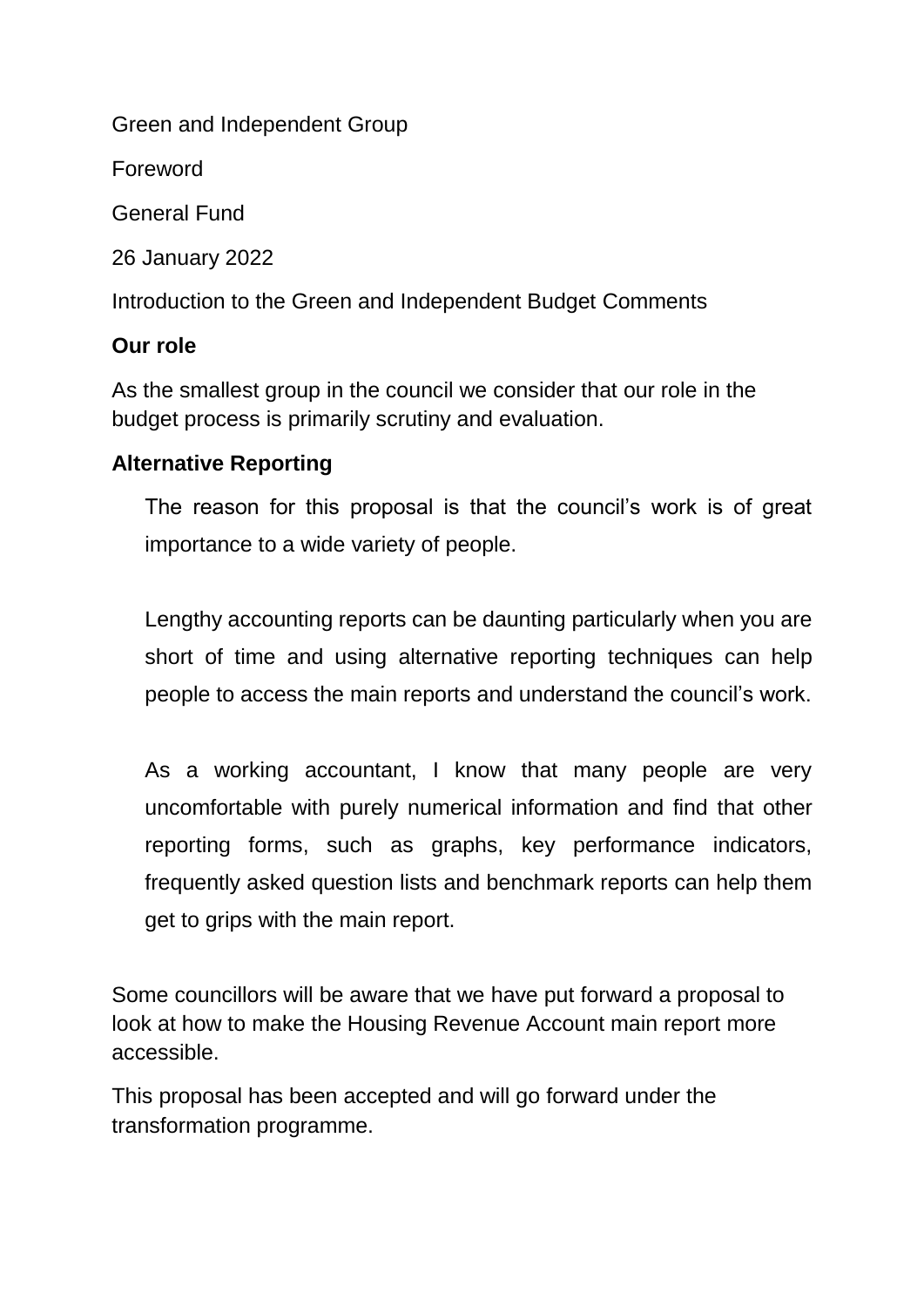At this stage, we are not putting forward a similar proposal for the general fund. This is because it will be more efficient to start with just one account and apply the lessons learned to the second one.

To be clear, our objective is not to replace the main report but to show how simple things such as an FAQ can help us navigate round the main reports and help us find the bits we want easily.

To be equally clear I also want to recognise the high quality of the budget reports and the detailed and meticulous work behind them. I also want to express my appreciation of the steps already taken to make these reports more accessible

A short extract from the FAQ prepared for internal Green and Independent Councillor Use is attached.

# **Treasury management**

Councillors will recall that we raised the issue of evaluating and hopefully reducing the level of treasury funds held with banks with heavy fossil fuel investments.

We understand that Ms Ryba has commenced work on this review and has selected an appropriate independent research source.

The review is not straightforward because treasury funds must also satisfy prudent investment practices. This is not optional but prescribed by law. These rules are known as the CIPFA Treasury Management Code.

This progress is in line with our expectations and we look forward to seeing the first results at the next treasury review.

# **The city's grant income**

Cllr Davey has mentioned the difficulties caused for the city by central government's current grant system and rightly so. Cities need to plan ahead. That requires stable and dependable funding, not the present tangle of stop-start grants.

Grants which are constantly changing, which are so hedged with conditions so that they are at best expensive to administer and at worst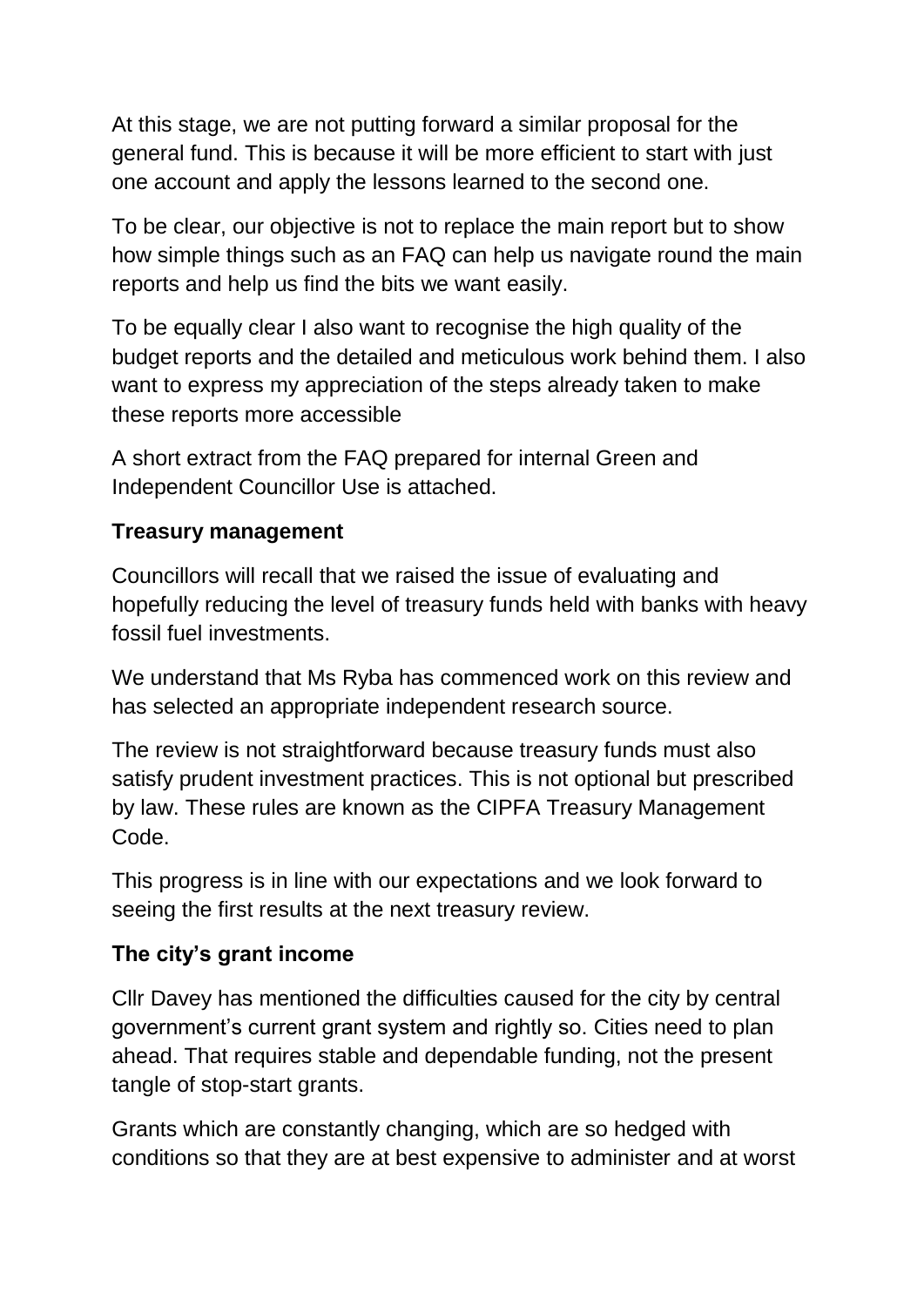may make them unworkable not only fail to meet our financial needs but they burn up expensive staff time on applications and administration which is wasteful of public funds.

We will continue to press for reform in this area.

### **Grants to community groups and charities**

The council's support for charities and community groups is something that is close to all our hearts.

Many councillors will know from experience how demoralising and exhausting the grant process can be for smaller charities and community groups.

One of the questions that we asked as part of our budget scrutiny was what could we do to streamline our grants process for these groups and avoid perpetrating the problems that the council faces itself with the grant system.

The problem is particularly acute now because many charities face increased demands following lockdown with depleted resources.

Our 2022/23 proposal is for a structural review, whether as part of the transformation programme or otherwise

Although we are aware that cost reduction is a goal of the transformation programme, we argue that in the case of community grants, a better objective would be to consider instead how the service could be improved at the same cost.

We would anticipate that such a review would cover:

A shared smart portal with South Cambs and Cambridgeshire for all grants they administer.

Closer co-operation between local authorities and working towards a shared service approach .

Moving away from annual grants to three year grants

Replacing small grant pots with individual rules with a single community pot (subject to legacy limitations which may restrict this)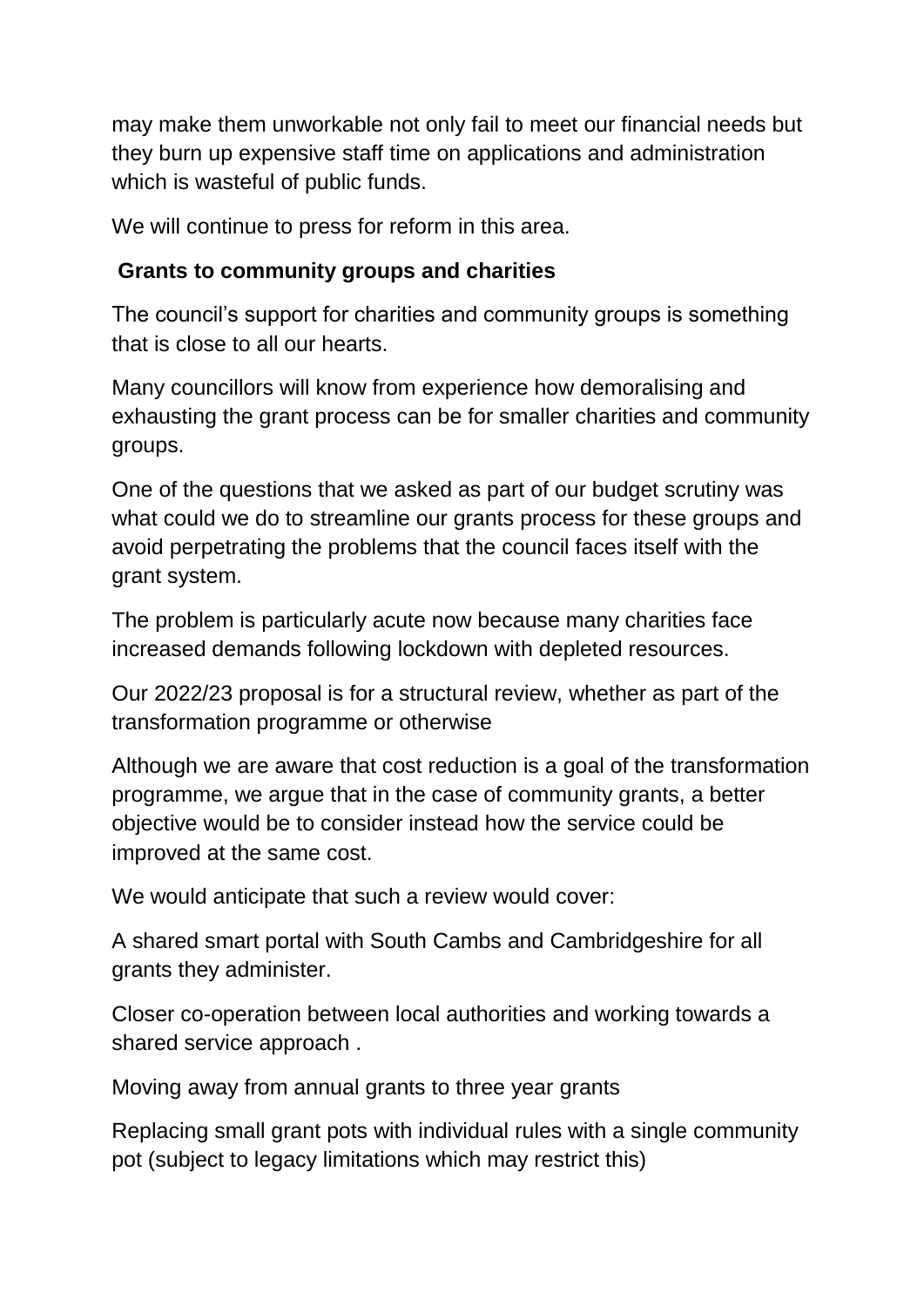Making more use of matched funding arrangements with the private sector. This would be attractive to mid tier businesses which wish to demonstrate good corporate citizenship without carrying the overheads of in house administration.

We submit that these changes would reduce the time spent on administration of the grant system for both community groups and officers alike and would increase the effectiveness of both

We had expected that the outcome of this process would be a proposal for more grants to be provided by the city council and for more advisory support to help local community groups target grants provided by other organisations.

# **Note of thanks**

We have also had discussions with many council officers and will feed back any comments on policies that don't require inclusion in the budget process at this stage and share our thanks for their help individually.

We also want to thank leaders of several voluntary groups who also gave us much useful feedback.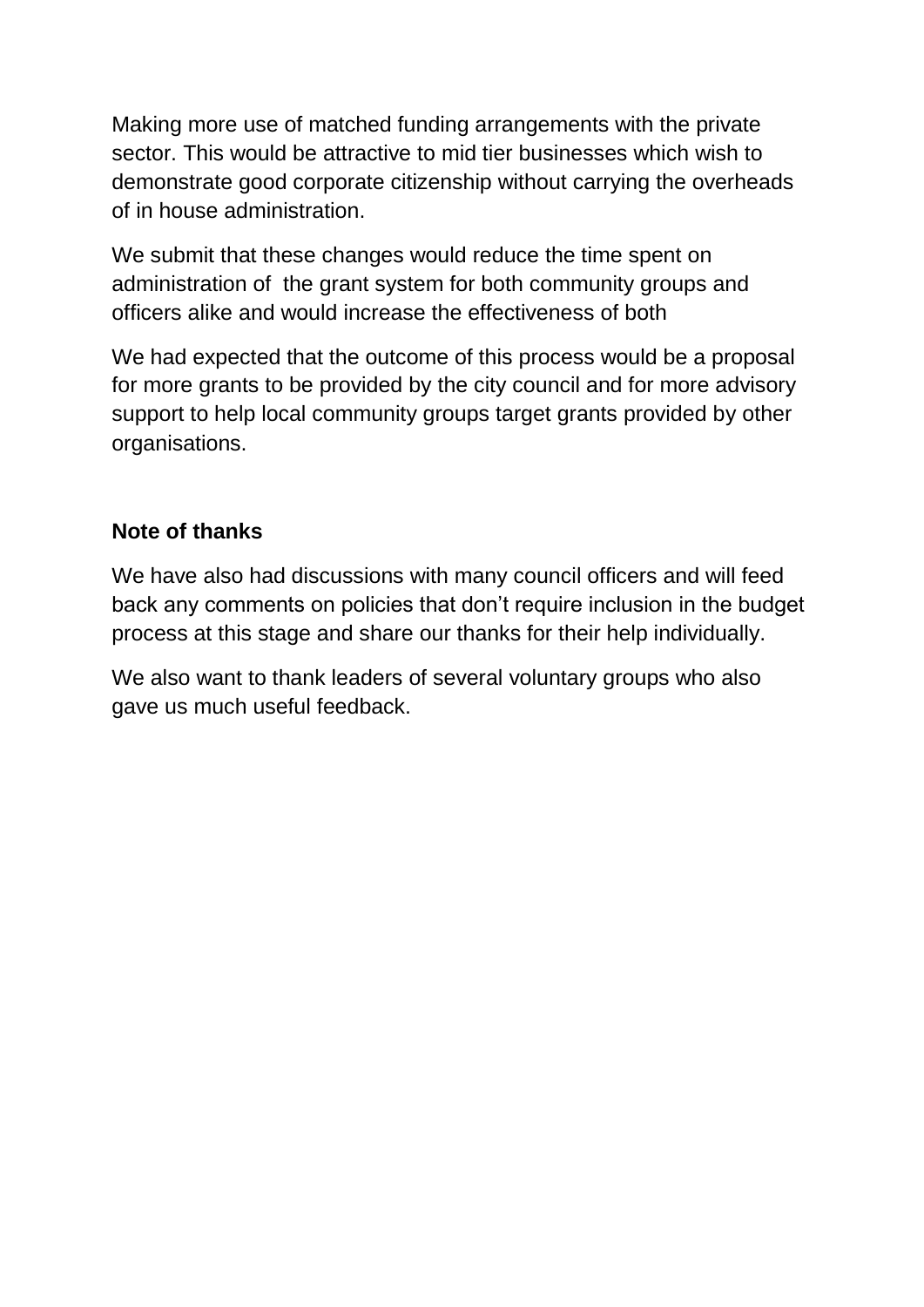A sample FAQ for the General Fund 2022/2023

Green and Independent Group

Key Questions about the General Fund budgets

1 How good is the budget as a guide to what actually happens?

In a normal year, the budget will normally be a good predictor of what actually happens.

Since covid it has become harder to predict what will happen because the future is more uncertain. The statutory accounts for 2021 show substantial covid related disruptions

Page v of the statutory accounts sets out lost income and extra costs due to covid. Page vi of the accounts sets out the big differences between forecast and actual outcomes on the general fund. In some cases the council saved money because it could not go ahead with plans because of covid.

Usually, it is considered a good thing when this happens. Unfortunately, this planned expenditure will still be required at some point by which time costs will have risen. These are costs deferred not costs avoided.

It seems unlikely that 2022/23 will be any easier to predict.

Section 10 of the report contains a report on the robustness of the estimates and the adequacy of reserves. This is a statutory requirement.

2 What factors are expected to affect the reliability of the budget in 2022/23?